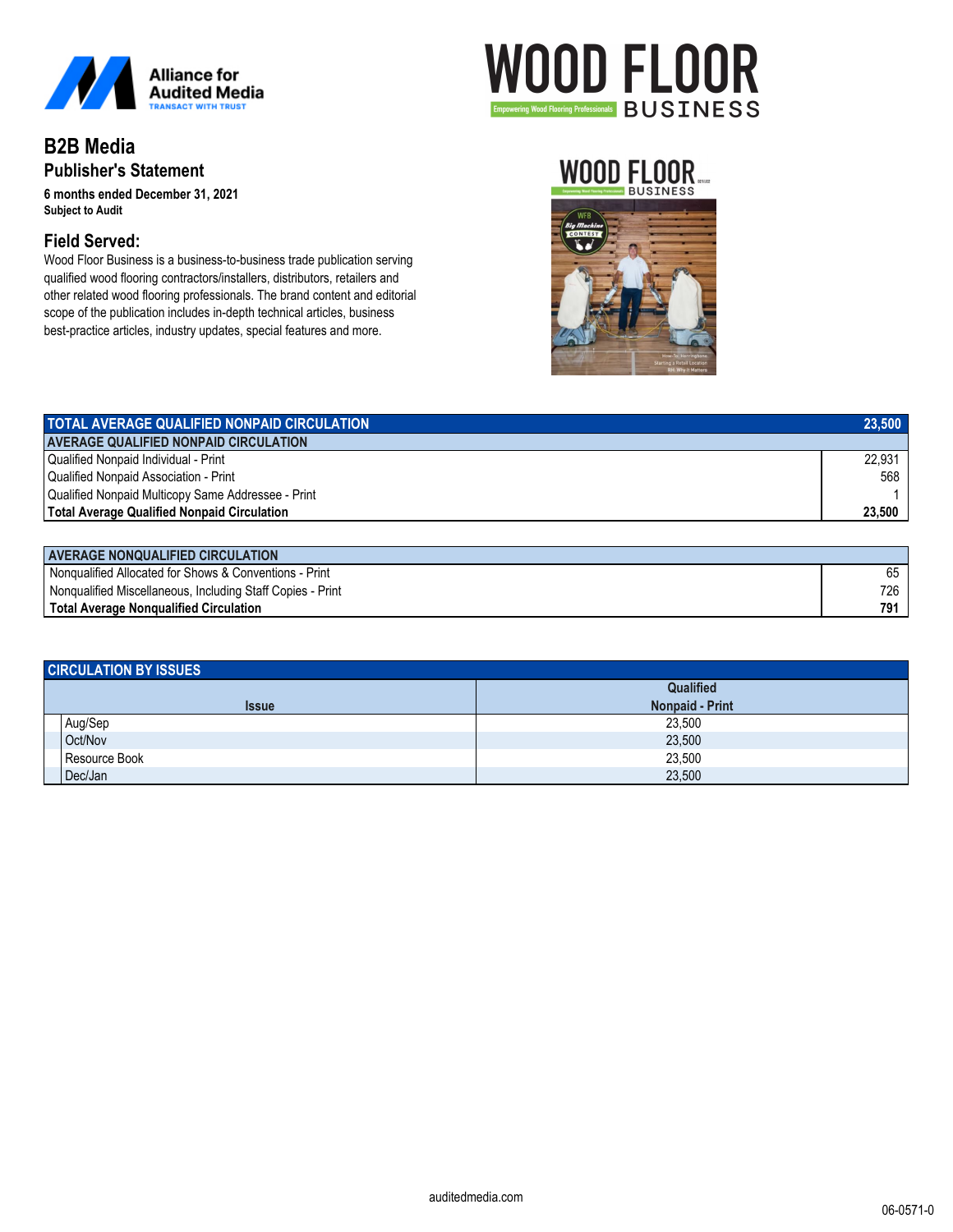| <b>BUSINESS/OCCUPATIONAL ANALYSIS</b>            |              |                                                     |                                                                   |                                                                                               |                                         |                                                                          |                                                       |                                     |                                 |                                                                                                      |
|--------------------------------------------------|--------------|-----------------------------------------------------|-------------------------------------------------------------------|-----------------------------------------------------------------------------------------------|-----------------------------------------|--------------------------------------------------------------------------|-------------------------------------------------------|-------------------------------------|---------------------------------|------------------------------------------------------------------------------------------------------|
|                                                  |              |                                                     |                                                                   |                                                                                               |                                         |                                                                          |                                                       |                                     | <b>Job Function</b>             |                                                                                                      |
| <b>Classification by Business &amp; Industry</b> | <b>Total</b> | Qualfied<br>Nonpaid<br>Individual -<br><b>Print</b> | Qualified<br><b>Nonpaid</b><br>Associa-<br>tion -<br><b>Print</b> | Owners/<br>Presidents/<br>CEO <sub>s</sub> /<br>Partners/<br><b>Vice</b><br><b>Presidents</b> | General<br>Managers/<br><b>Managers</b> | <b>Sales</b><br>Represen-<br>tatives/<br><b>Sales</b><br><b>Managers</b> | <b>Buyers/</b><br>Merchan-<br>dise<br><b>Managers</b> | <b>Marketing</b><br><b>Managers</b> | Architects/<br><b>Designers</b> | <b>Other</b><br><b>Titled and</b><br><b>Nontitled</b><br><b>Personnel</b><br>and Compa-<br>ny Copies |
| Installer/Contractor/Sander/Refinisher           | 10,432       | 10,190                                              | 242                                                               | 9,021                                                                                         | 902                                     | 231                                                                      | 43                                                    | 56                                  | 37                              | 142                                                                                                  |
| <b>Retail Floor Covering Stores</b>              | 8,569        | 8,490                                               | 79                                                                | 6,517                                                                                         | 1,222                                   | 653                                                                      | 60                                                    | 69                                  | 40                              | 8                                                                                                    |
| Distributors, Manufacturer Representatives       | 1,915        | 1,834                                               | 81                                                                | 839                                                                                           | 433                                     | 492                                                                      | 70                                                    | 67                                  | 10                              | 4                                                                                                    |
| Manufacturers, Importers, Exporters              | 1,881        | 1,723                                               | 158                                                               | 861                                                                                           | 383                                     | 440                                                                      | 45                                                    | 143                                 | $\overline{7}$                  | $\overline{2}$                                                                                       |
| <b>Interior Designers</b>                        | 153          | 153                                                 |                                                                   | 129                                                                                           | 6                                       | 3                                                                        |                                                       | 1                                   | 14                              |                                                                                                      |
| <b>Builders</b>                                  | 174          | 174                                                 |                                                                   | 141                                                                                           | 19                                      | 3                                                                        | $\overline{4}$                                        | $\overline{2}$                      | 5                               |                                                                                                      |
| Architects                                       | 148          | 148                                                 |                                                                   | 93                                                                                            | 13                                      | 3                                                                        | 1                                                     |                                     | 38                              |                                                                                                      |
| Inspectors                                       | 170          | 170                                                 |                                                                   | 149                                                                                           | 16                                      |                                                                          |                                                       | 1                                   | 1                               | 3                                                                                                    |
| Others Allied to the Field                       | 58           | 58                                                  |                                                                   | 28                                                                                            | 6                                       | 5                                                                        | 1                                                     | 4                                   |                                 | 14                                                                                                   |
| <b>Total Qualified Circulation</b>               | 23,500       | 22,940                                              | 560                                                               | 17,778                                                                                        | 3,000                                   | 1,830                                                                    | 224                                                   | 343                                 | 152                             | 173                                                                                                  |
| Percent                                          | 100.0        |                                                     |                                                                   | 75.7                                                                                          | 12.8                                    | 7.8                                                                      | 1.0                                                   | 1.5                                 | 0.6                             | 0.7                                                                                                  |

Due to the coronavirus pandemic the reporting of Age of Source data is optional for this period. Publisher has elected to omit this data on report.

| <b>MAILING ADDRESS ANALYSIS</b>                |                        |                |  |  |  |
|------------------------------------------------|------------------------|----------------|--|--|--|
|                                                | <b>Qualified</b>       |                |  |  |  |
|                                                | <b>Nonpaid - Print</b> | <b>Percent</b> |  |  |  |
| Individual by Name and Title and/or Occupation | 23.398                 | 99.6           |  |  |  |
| Individual by Name Only                        | 91                     | 0.4            |  |  |  |
| Title or Occupation Only                       |                        | 0.0            |  |  |  |
| Company Name Only                              |                        | 0.0            |  |  |  |
| Multicopy Same Addressee                       |                        | 0.0            |  |  |  |
| <b>Total Qualified Subscriptions</b>           | 23.500                 | 100.0          |  |  |  |
| <b>Total Qualified Circulation</b>             | 23.500                 | 100.0          |  |  |  |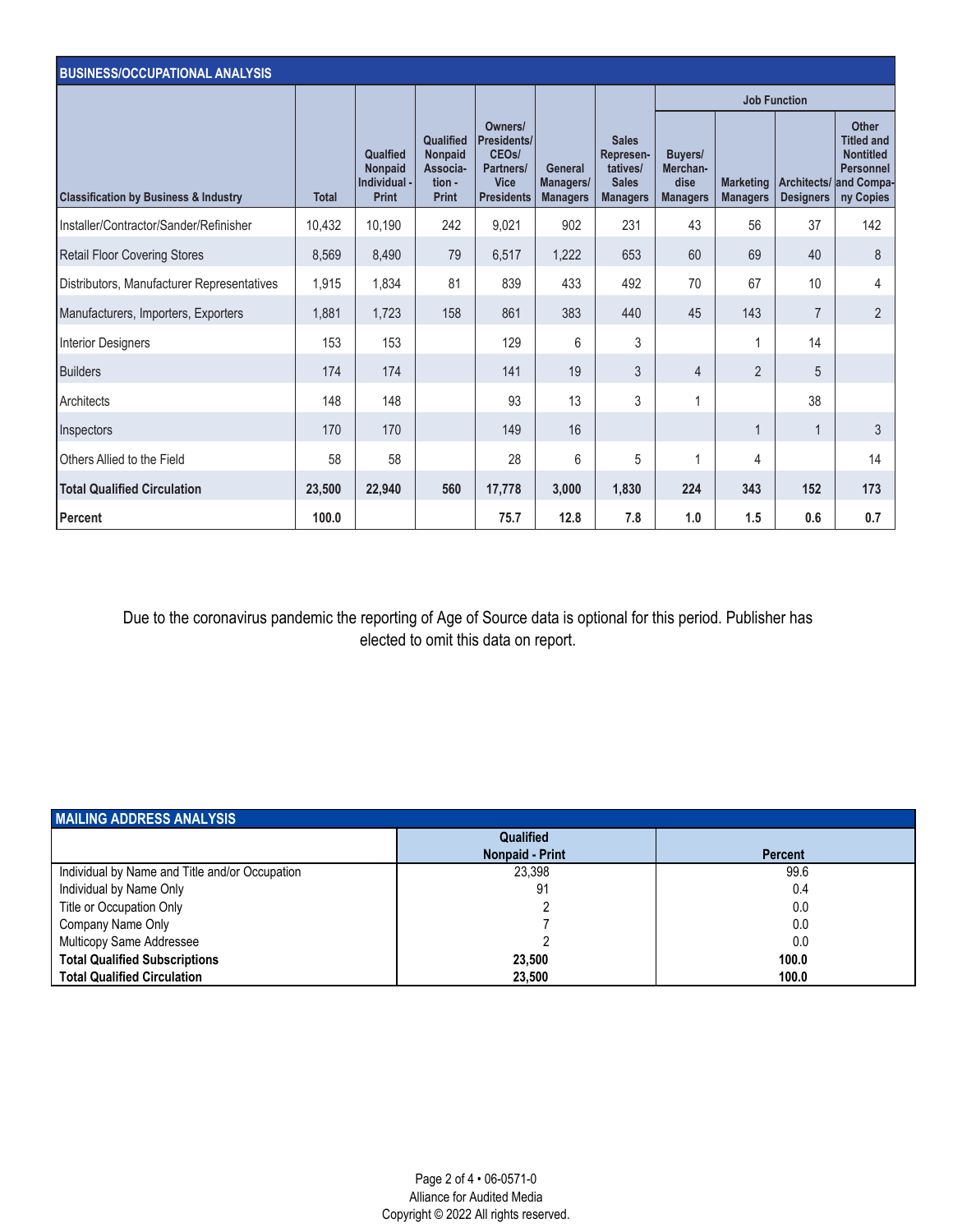| <b>GEOGRAPHIC ANALYSIS</b>              |                        |
|-----------------------------------------|------------------------|
|                                         | Qualified              |
| <b>State</b>                            | <b>Nonpaid - Print</b> |
| Alabama                                 | 294                    |
| Arizona                                 | 271                    |
| Arkansas                                | 184                    |
| California                              | 2,237                  |
| Colorado                                | 502                    |
| Connecticut                             | 345                    |
| Delaware                                | 94                     |
| District of Columbia                    | 17                     |
| Florida                                 | 1,356                  |
| Georgia                                 | 788                    |
| Idaho                                   | 187                    |
| Illinois                                | 901                    |
| Indiana                                 | 454                    |
| lowa                                    | 227                    |
| Kansas                                  | 220                    |
| Kentucky                                | 293                    |
| Louisiana                               | 199                    |
| Maine                                   | 131                    |
| Maryland                                | 414                    |
| Massachusetts                           | 562                    |
| Michigan                                | 807                    |
| Minnesota                               | 543                    |
| Mississippi                             | 139                    |
| Missouri                                | 554                    |
| Montana                                 | 130                    |
| Nebraska                                | 169                    |
| Nevada                                  | 110                    |
| New Hampshire                           | 192                    |
| New Jersey                              | 708                    |
| New Mexico                              | 85                     |
| New York                                | 1,149                  |
| North Carolina                          | 810                    |
| North Dakota                            | 52                     |
| Ohio                                    | 767                    |
| Oklahoma                                | 169                    |
| Oregon                                  | 370                    |
| Pennsylvania                            | 922                    |
| Rhode Island                            | 96                     |
| South Carolina                          | 358                    |
|                                         | 60                     |
| South Dakota                            |                        |
| Tennessee                               | 529                    |
| Texas                                   | 1,268                  |
| Utah                                    | 223                    |
| Vermont                                 | 82                     |
| Virginia                                | 617                    |
| Washington                              | 534                    |
| West Virginia                           | 76                     |
| Wisconsin                               | 631                    |
| Wyoming                                 | 49                     |
| <b>TOTAL 48 CONTERMINOUS STATES</b>     | 21,875                 |
| Alaska                                  | 27                     |
| Hawaii                                  | $78\,$                 |
| <b>TOTAL ALASKA &amp; HAWAII</b>        | 105                    |
| Single Copy Sales                       |                        |
| U.S. Unclassified                       |                        |
| <b>TOTAL UNITED STATES</b>              | 21,980                 |
| Poss. & Other Areas                     | 9                      |
| U.S. & POSS., etc.                      | 21,989                 |
| Canada                                  | 1,404                  |
| International                           | 107                    |
| Military or Civilian Personnel Overseas |                        |
| <b>Total International</b>              | 1,511                  |
| E-mail Address Only                     |                        |
| Other Unclassified                      |                        |
| <b>GRAND TOTAL</b>                      | 23,500                 |